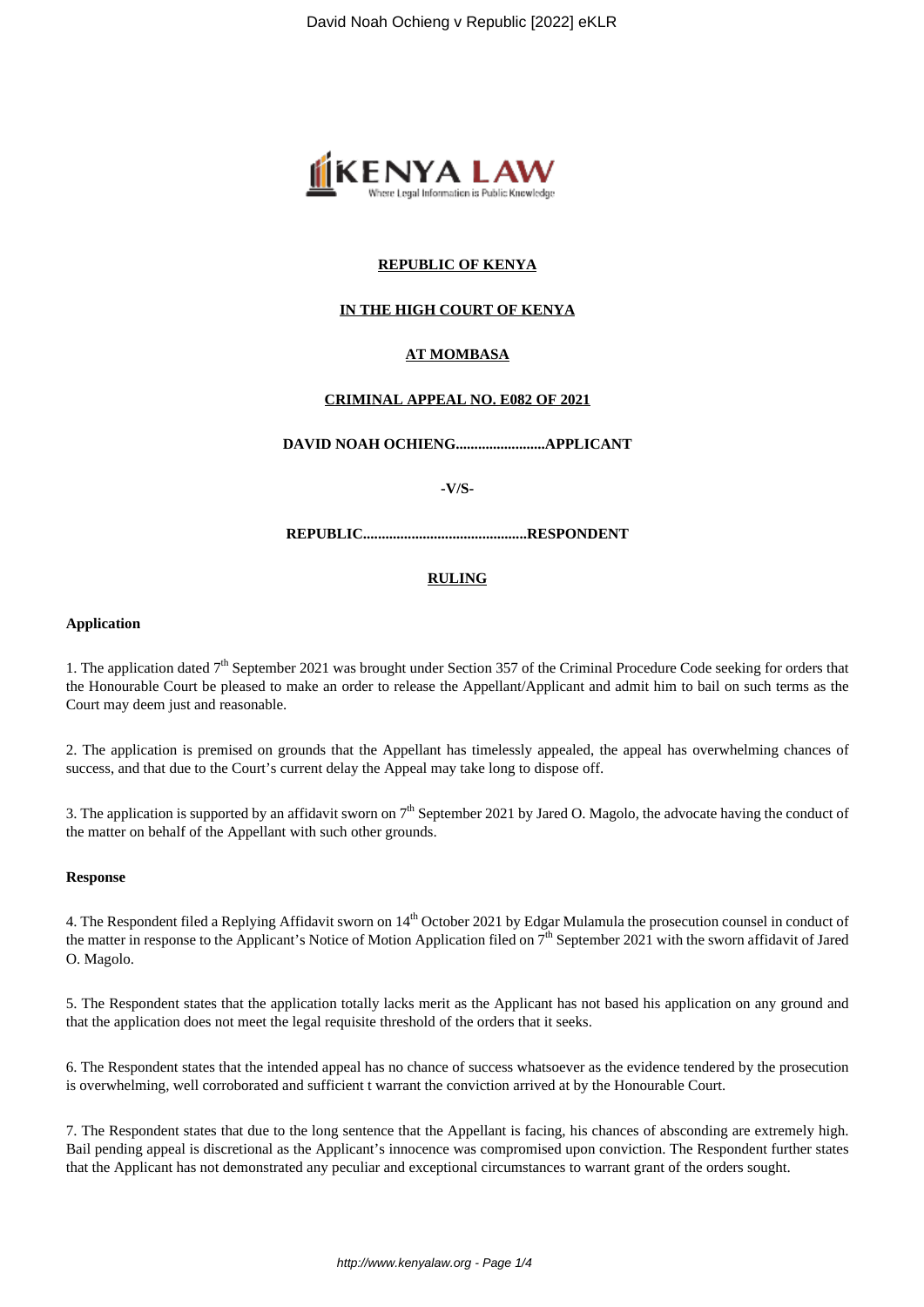8. The Respondent states that the sentence imposed by the court is lenient considering the nature of the offence which the Applicant was charged and convicted. That the Applicant ought to have been sentenced to life imprisonment as provided by Section 3(1) as read with Section 3(3) of the Sexual Offences Act No. 3 of 2006. The Respondent prayed that the application be dismissed.

#### **Applicant's Submissions**

9. The Applicant submits on success of the appeal that conviction of the Appellant was based on what the learned trial magistrate called medical evidence. According to the trial magistrate, *"PW2 Doctor Nafisa told the court that the Complainant had vaginal abrasions on indication that she physically resisted. The hymen was also broken an indication that the Complainant was sexually assaulted. The fact that there was resistance is a clear indication that the Complainant did not consent to the sexual act."* The Applicant submits that this according to the trial magistrate was sufficient to demonstrate lack of consent. That the trial magistrate closed her eyes to the following glaring issues:-

i) The Complainant's first visit was to a medical facility known as Savani Medical Centre. According to the facility, even the bruises which PW2 later claimed to have seen did not exist. According to the hospital record, what was noted was, 'Normal external genitalia/no bruises or lacerations Speculum-Normal vaginal wall and cervix.' This could only be consistent with sexual activity for which the parties are ready prepared and consenting. One question that also needs to be answered is why the prosecution chose to keep this document away from the court yet they supplied it to the Appellant as an exhibit to be produced. The court did not consider the large time lapse between two medical reports and the fact that the prosecution attempted to conceal the presence and availability of the 1<sup>st</sup> medical examination document. That the trial magistrate even misunderstood the doctor's testimony. PW2 at page 10 says "The examination of her genitalia the external genitalia was normal. The vagina had abrasions. The hymen was broken with an old scar. The injury was assessed as harm. The patient was given analgesics." An old scar can only refer to a breaking of the hymen at a long past session.

ii) The offence is supposed to have been committed a few metres from Central Police Station and no report was made until the afternoon of the following day.

iii) Although the complainant had her phone, she did not call for help at all even when she was in the salon alone. Neither did she attempt to shout and attack attention of security guards outside.

iv) The Complainant was content to wait to be the last person to leave the salon and even offered to let other customers who came later to be attended before her. The Respondent submits that all the above pointed to a consensual and planned encounter.

10. The Applicant submits that he was out on bond. He attended trial faithfully. He has demonstrated his willingness to obey bond terms. His place of work and abode is known. The Applicant further submits that he is a young person with a family to allow him to be on bond is to prevent other members from hardship and suffering.

11. The Applicant submits that he is serving sentence that will most likely be set aside. The appeal has not yet been argued but the materials available show the overwhelming chances of success. The Applicant urged the court to be released on bond.

#### **Respondent's Submissions**

12. The Respondent submits that the evidence produced by the prosecution witnesses was sufficient to prove the offence of rape. This is as stated in the Evidence Act cap 80 of the Laws of Kenya at Section 107 (1) which provides that, *'whoever desires any court to give judgment as to any right or liability dependent on the existence of facts which he asserts, must prove those facts exist.'*

13. The Respondent submits that the ingredients of the offence of rape therefore include intentional and unlawful penetration of the genital organ of one person by another, coupled with the absence of consent. In *Republic v Oyier* [1985] KLRR pg 353, the Court of Appeal held as follows:-

*1. "The lack of consent is an essential element of the crime of rape. The mens rea in rape is primarily an intention and not a state of mind. The mental element is to have intercourse without consent or not caring whether the woman consented.*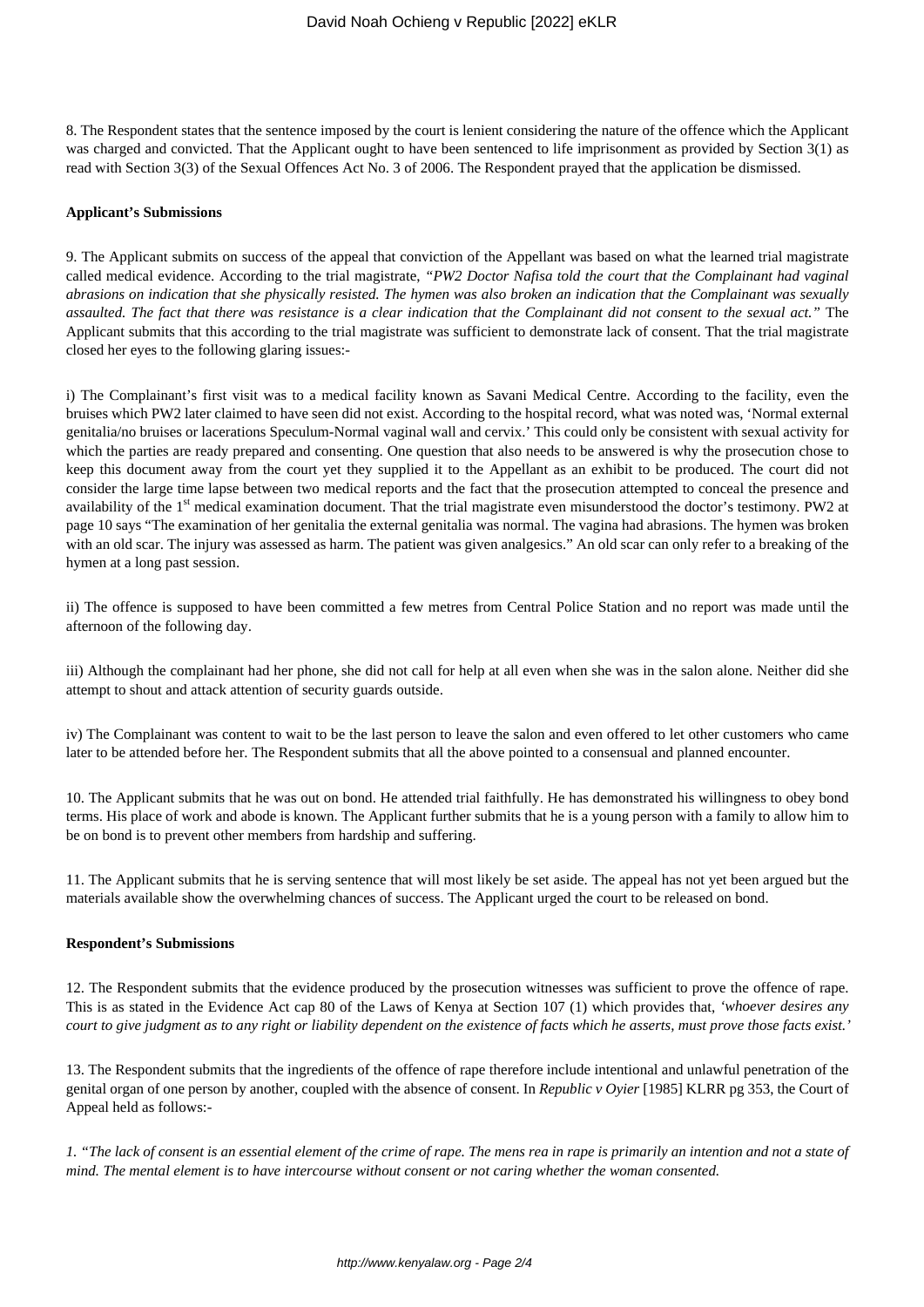*2. To prove the mental element required in rape, the prosecution had to prove that the complainant physically resisted or, if she did not, that her understanding and knowledge were such that she was not in a position to decide whether to consent or resist.*

3. *Where a woman yields through fear of death, or through duress, it is rape and it is no excuse that the woman consented first, if the offence was afterwards committed by force or against her will, nor is it any excuse that she consented after the fact."*

14. The Respondent submits PW1 in her testimony stated that on the material day while at the Applicant's salon, the Applicant informed her that the door to the salon was locked and became harsh upon her insistence that he opens the door. She also stated that the Applicant refused to open the said door, caressed her breasts and threatened to attack her. The Applicant then proceeded to rape her as she resisted though unsuccessful. The Respondent submits that this testimony is corroborated by PW2 (Doctor Nafisa) who stated that the Complainant's hymen was broken and there was a scar that was healing. This indicated that she was sexually assaulted. There was also signs of struggle from PW1 because the vagina also had abrasions. The Respondent therefore submits that there was sufficient evidence tendered to prove unlawful and intentional penetration by the Applicant. The circumstances of the case also point to the fact that PW1 had not consented to the act.

15. The Respondent submits that bail pending appeal is discretional as the Applicant's innocence was compromised upon conviction. In the Bond and Bail policy, the burden lies with the applicant to establish that the appeal has high chances of success or that he is likely to serve a substantial part of the sentence before the appeal is heard. The Applicant in his application has merely asserted that his appeal has high chances of success without specifically stating the grounds on which he relies on. The Applicant only states that the appeal may take long to dispose. This does not establish any exceptional chances of succeeding. The rationale for considering the chances of success of the appeal was given in *Somo v R* at page 480 as follows:-

*"There is little if any point in granting the application if the appeal is not thought to have an overwhelming chance of being successful, at least to the extent that the sentence will be interfered with so that the applicant will be granted his liberty by the appeal court. I have used the word 'overwhelming' deliberately for what I believe to be good reason. It seems to me that when these applications are considered it must never be forgotten that the presumption is that when the applicant was convicted, he was properly convicted. That is why, where he is undergoing a custodial sentence, he must demonstrate, if he wishes to anticipate the result of his appeal and secure his liberty forthwith, that there are exceptional or unusual circumstances in the case. That is why, when he relies on the ground that his appeal will prove successful, he must show that there is overwhelming probability that it will succeed."*

16. The Respondent submits that the application lacks merit as nothing on record stands out as one that is very likely to succeed even before the same is argued based on the state of the record. The Respondent submits that the sentence meted out to the Applicant is lenient as the offence attracts a maximum of life imprisonment. This is provided for by Section 3 (1) as read with Section 3 (3) of the Sexual Offences Act No. 3 of 2006. The Applicant therefore has a high chance of absconding due to the gravity of the offence. The Respondent therefore asks that the application be dismissed.

# **Analysis and Determination**

17. This court has considered the Notice of Motion application dated  $7<sup>th</sup>$  September 2021, the Replying Affidavit sworn on  $14<sup>th</sup>$ October 2021, Supplementary Affidavit sworn on  $6<sup>th</sup>$  October 2021, and submissions by both parties. Issues for determination are whether the appeal has overwhelming chances of success, whether the Appellant has shown that he will attend court as and when required, and whether special circumstances exist.

18. In the case of *Charles Owanga Aluoch v Director of Public Prosecutions* **[2015] Eklr,** it was held that:-

**"The right to bail is provided under Article 49(1) of the Constitution but is at the discretion of the court, and is not absolute. Bail is a constitutional right where one is awaiting trial. After conviction that right is at the court's discretion and upon considering the circumstances of the application. The courts have over the years formulated several principles and guidelines upon which bail pending appeal is anchored. In the case of** *Jiv Raji Shah vs. R [1966] KLR 605***, the principle considerations for granting bail pending appeal were stated as follows:**

**"(1) The principal consideration in an application for bond pending appeal is the existence of exceptional or unusual**